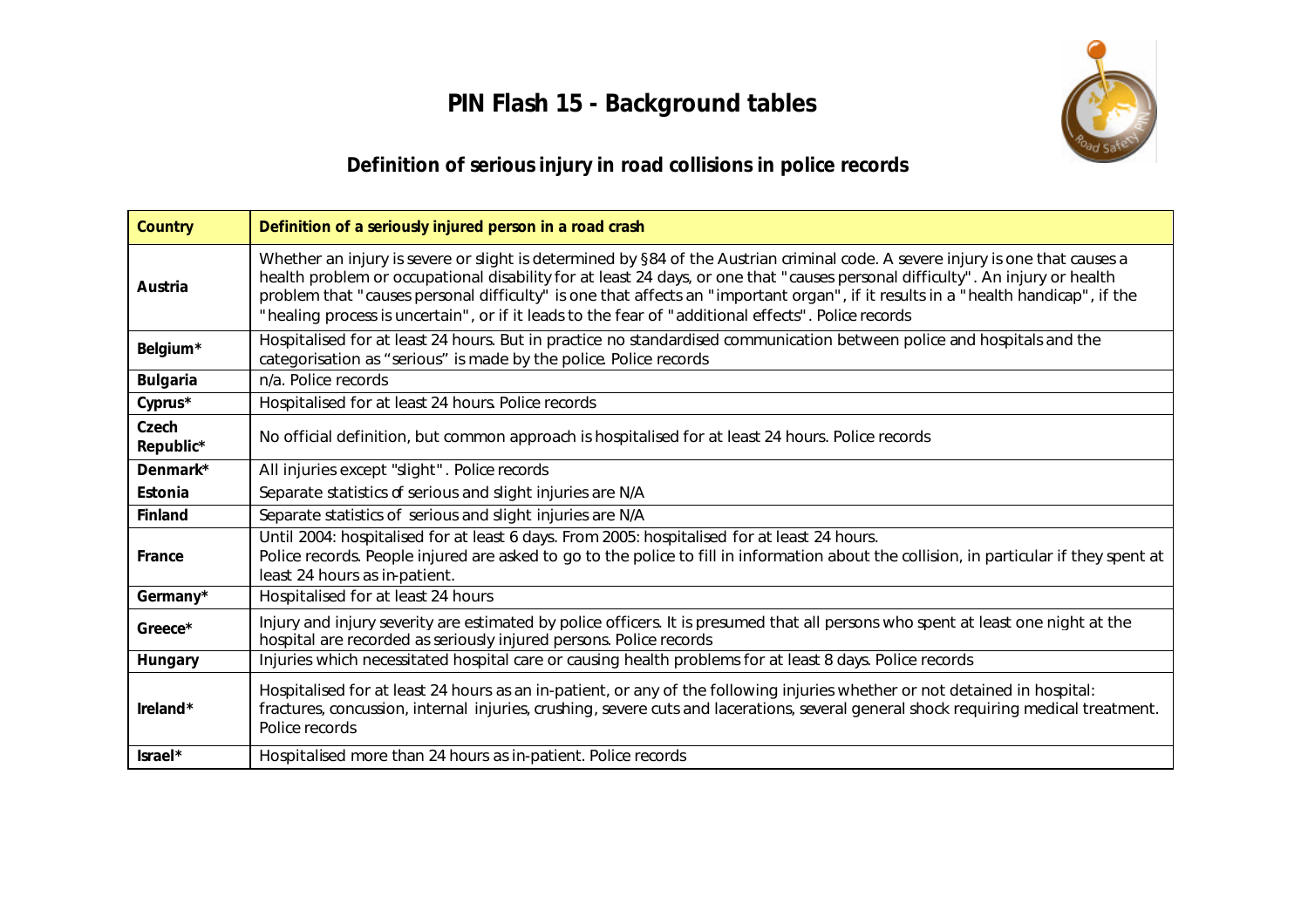| Italy        | * Separate statistics on seriously and slightly injuries are N/A. It was estimated from sample studies made at the regional level<br>that serious injuries represent around 35% of the total recorded injuries.                                                                                                                                                                                                                                                                                                                                                                                    |
|--------------|----------------------------------------------------------------------------------------------------------------------------------------------------------------------------------------------------------------------------------------------------------------------------------------------------------------------------------------------------------------------------------------------------------------------------------------------------------------------------------------------------------------------------------------------------------------------------------------------------|
| Latvia       | From 2004: hospitalised more than 24 hours as in-patient. Police records                                                                                                                                                                                                                                                                                                                                                                                                                                                                                                                           |
| Lithuania    | Hospitalised for at least 24 hours as in-patient. Police records                                                                                                                                                                                                                                                                                                                                                                                                                                                                                                                                   |
| Luxembourg*  | Hospitalised for at least 24 hours                                                                                                                                                                                                                                                                                                                                                                                                                                                                                                                                                                 |
| Malta        | Categorisation as "serious" is made by the police. Police records                                                                                                                                                                                                                                                                                                                                                                                                                                                                                                                                  |
| Netherlands* | Hospitalised for at least 24 hours. Police records.                                                                                                                                                                                                                                                                                                                                                                                                                                                                                                                                                |
| Norway       | Very serious injury: Any injury that is life threatening or results in permanent impairment. Serious injury: Any injury from a list<br>of specific injuries; these would normally require admission to hospital as an in-patient. Police records                                                                                                                                                                                                                                                                                                                                                   |
| Poland       | Serious injury: Serious disability, serious disease, a life threatening incurable or chronic disease, permanent mental disease,<br>complete or substantial incapacity to work or a permanent or substantial scarring or disfiguration of the body and injuries such<br>as fractures, damage to internal organs, serious cuts or lacerations. Police records                                                                                                                                                                                                                                        |
| Portugal*    | Hospitalised for at least 24 hours. Police records.                                                                                                                                                                                                                                                                                                                                                                                                                                                                                                                                                |
| Romania      | Injuries requiring hospitalisation or any of the following injuries whether or not they are detained in hospital: Organ injuries,<br>permanent physical or psychological disability, body disfiguration, abortion, fractures, concussions, internal wounds, serious cuts<br>or broken parts, or severe general shock which requires medical care and injuries causing death 30 or more days after the<br>accident. Police records.                                                                                                                                                                 |
| Slovakia*    | Hospitalised for at least 24 hours. Police records.                                                                                                                                                                                                                                                                                                                                                                                                                                                                                                                                                |
| Slovenia     | Allocation made by the police. Police records                                                                                                                                                                                                                                                                                                                                                                                                                                                                                                                                                      |
| Spain*       | Hospitalised for at least 24 hours. Police records                                                                                                                                                                                                                                                                                                                                                                                                                                                                                                                                                 |
| Sweden*      | Hospitalised for at least 24 hours. Hospital records                                                                                                                                                                                                                                                                                                                                                                                                                                                                                                                                               |
| Switzerland* | Hospitalised for at least 24 hours or if the injury prevented the person from doing its daily activity for 24 hours. Police records                                                                                                                                                                                                                                                                                                                                                                                                                                                                |
| UK*          | Hospitalised for at least 24 hours or any of the following injuries whether or not they are detained in hospital: fractures,<br>concussion, internal injuries, crushing, burns (excluding friction burns), severe cuts and lacerations, severe general shock<br>requiring medical treatment and injuries causing death 30 or more days after the accident.<br>An injured casualty is recorded as seriously or slightly injured by the police on the basis of the information available within a<br>short time of the accident. This generally will not reflect the results of medical examination. |

\* Group of countries considered as using similar definitions of serious injuries, spending *at least one night in hospital as an in-patient* or a close variant of this. The definition may include also a quite wide list of injuries and the allocation of "serious" is made by the police officer at the scene. Errors in the categorisation cannot be excluded.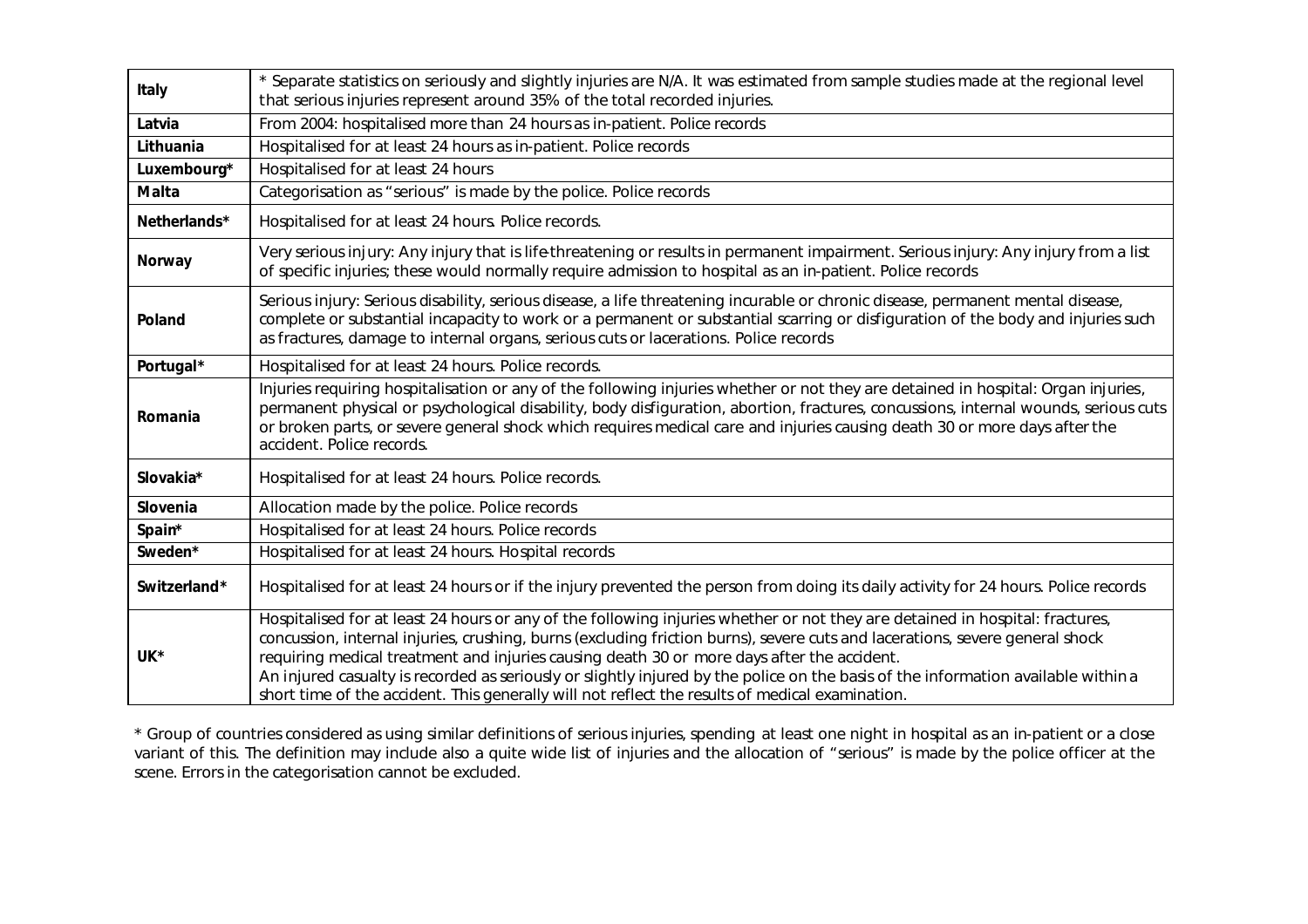|                      | 2001   | 2002                | 2003      | 2004    | 2005    | 2006    | 2007    | 2008                                                                                         |
|----------------------|--------|---------------------|-----------|---------|---------|---------|---------|----------------------------------------------------------------------------------------------|
| Deaths EU14*         | 25,719 | 25,015              | 246,58    | 22,34   | 21,112  | 19.881  | 19,468  | 17,279                                                                                       |
| $SI$ EU14*           | 214.13 | 203,38              | 196,592   | 180,626 | 173,255 | 166,357 | 165.678 | 153,258                                                                                      |
| Slight injuries EU14 |        | 1,052,648 1,023,374 | 1,003,467 | 959.947 | 941,23  | 923.972 | 923.849 | 863,151                                                                                      |
| Total injuries EU14  |        |                     |           |         |         |         |         | ,266,778   1,226,754   1,200,059   1,140,573   1,114,485   1,090,329   1,089,527   1,016,409 |

| Deaths                 | 0.97 | 0.96 | 0.87 | 0.82 |      | 0.76 | 0.67 |
|------------------------|------|------|------|------|------|------|------|
| Serious injuries       | 0.95 | 0.92 | 0.84 | 0.81 | 0.78 |      |      |
| <b>Slight Injuries</b> | 0.97 | 0.95 | 0.91 | 0.89 | 0.88 | 0.88 | 0.82 |

\* Deaths - 14 EU countries considered

\* Serious injuries - 14 EU countries considered

**Fig. 1: Relative development in deaths, serious and slight injuries in 14 EU countries taken together over the period 2001 to 2008. (2001 = 100%)**

Countries considered (Belgium, Cyprus, Czech Republic, Denmark, Germany, Greece, Ireland, Luxembourg, the Netherlands, Portugal, Slovakia, Spain, Sweden and the UK) use a similar definition of serious injuries. Police data except Sweden (hospital data).

Latvia and France are excluded because although they now also use 24 hours as inpatient for serious injuries, they have done so only since 2004.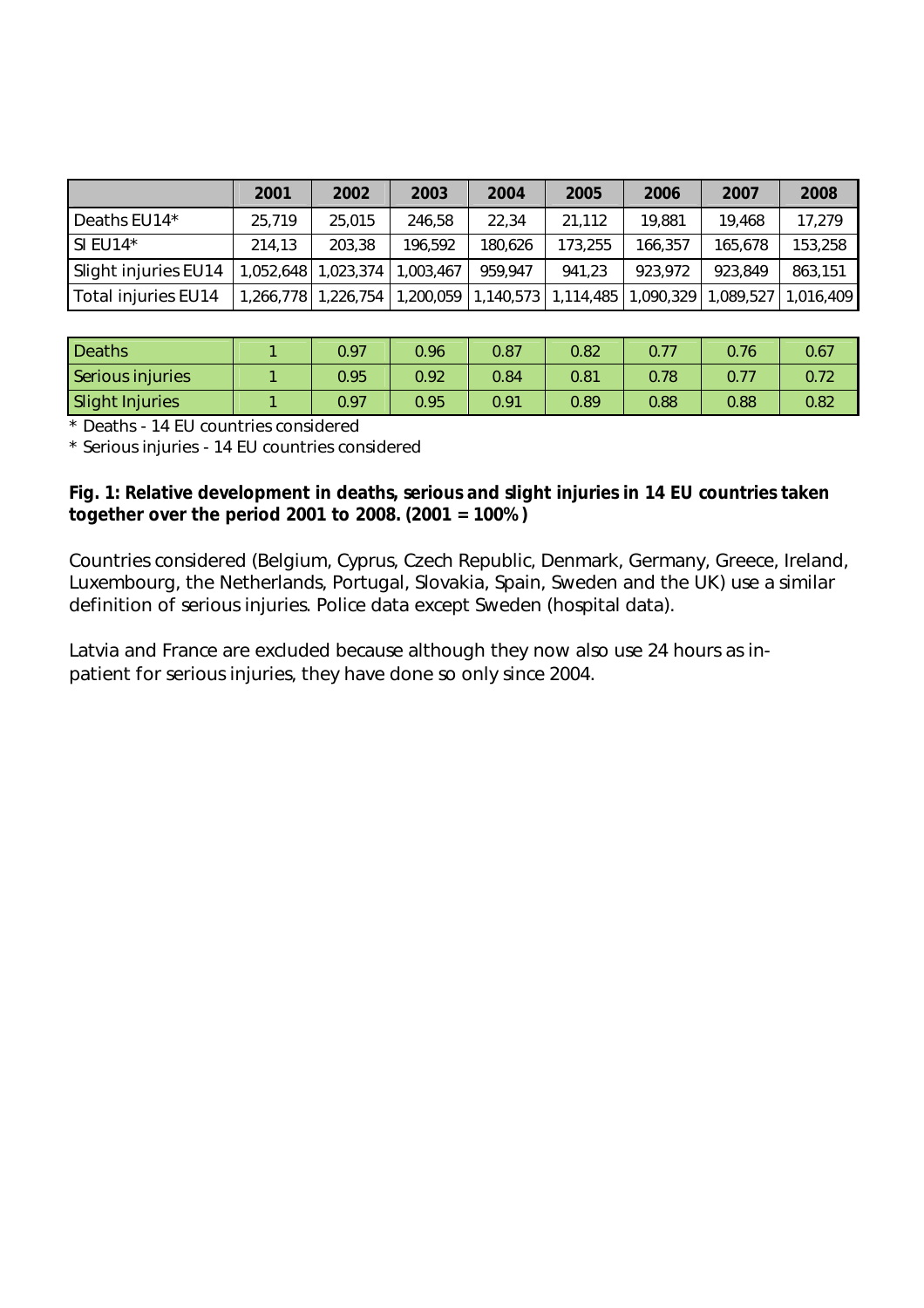| Country              | Change in serious<br>Code<br>injuries (%) |         | Change in road<br>deaths (%) | <b>Notes</b> |
|----------------------|-------------------------------------------|---------|------------------------------|--------------|
| Latvia               | LV                                        | $-16.5$ | $-10.2$                      | 2004-2008    |
| Slovenia             | S <sub>l</sub>                            | $-12.6$ | $-1.7$                       |              |
| Portugal             | PT                                        | $-10.3$ | $-8.5$                       |              |
| Ireland              | IE                                        | $-9.7$  | $-3.8$                       |              |
| Greece               | EL                                        | $-8.8$  | $-2.8$                       |              |
| Cyprus               | CY                                        | $-5.9$  | $-1.3$                       |              |
| <b>UK</b>            | UK                                        | $-5.5$  | $-2.7$                       |              |
| Spain                | ES                                        | $-5.4$  | $-6.3$                       |              |
| Czech Republic       | CZ                                        | $-5.3$  | $-2.1$                       |              |
| Denmark              | <b>DK</b>                                 | $-4.6$  | $-2.8$                       |              |
| Germany              | DE                                        | $-4.4$  | $-5.9$                       |              |
| Belgium              | BE                                        | $-4.4$  | $-6.6$                       |              |
| Poland               | PL                                        | $-3.6$  | $-0.2$                       |              |
| Switzerland          | CH                                        | $-3.6$  | $-5.8$                       |              |
| Slovakia             | <b>SK</b>                                 | $-3.4$  | $-0.8$                       |              |
| Israel               | IL                                        | $-3.3$  | $-5.0$                       |              |
| The Netherlands      | NL                                        | $-2.9$  | $-5.3$                       |              |
| Austria              | AT                                        | $-2.9$  | $-4.8$                       |              |
| Luxembourg           | LU                                        | $-2.6$  | $-9.6$                       |              |
| Norway               | NO                                        | $-2.3$  | $-2.1$                       |              |
| France               | FR                                        | $-3.0$  | $-7.3$                       | 2005-2008    |
| Sweden               | <b>SE</b>                                 | $-0.8$  | $-4.0$                       |              |
| Malta                | MT                                        | $-0.3$  | $-2.5$                       |              |
| Hungary              | HU                                        | 0.3     | $-0.6$                       |              |
| Romania<br><b>RO</b> |                                           | 2.4     | 1.9                          |              |
| Bulgaria             | <b>BG</b>                                 | 4.0     | $-0.1$                       |              |

| $107 \times x$<br>$\sim$<br>$\sim$<br>_<br>ີ | $-4$ | $\sim$<br>$\sim$<br>-<br>ت د<br>ັ |  |
|----------------------------------------------|------|-----------------------------------|--|
| $116$ $+14$<br>$ -$<br>╰<br>◡                | $-4$ | $-L$                              |  |

\* Latvia (2004-2008), France (2005-2008).

 \*\* EU-22 (EU 27 excluding Estonia, Finland, France, Italy, Latvia and Lithuania). \*\*\* Countries using a similar definition of serious injuries

**Fig.2 Average annual percentage change in serious injuries and in deaths over the period 2001 to 2008.**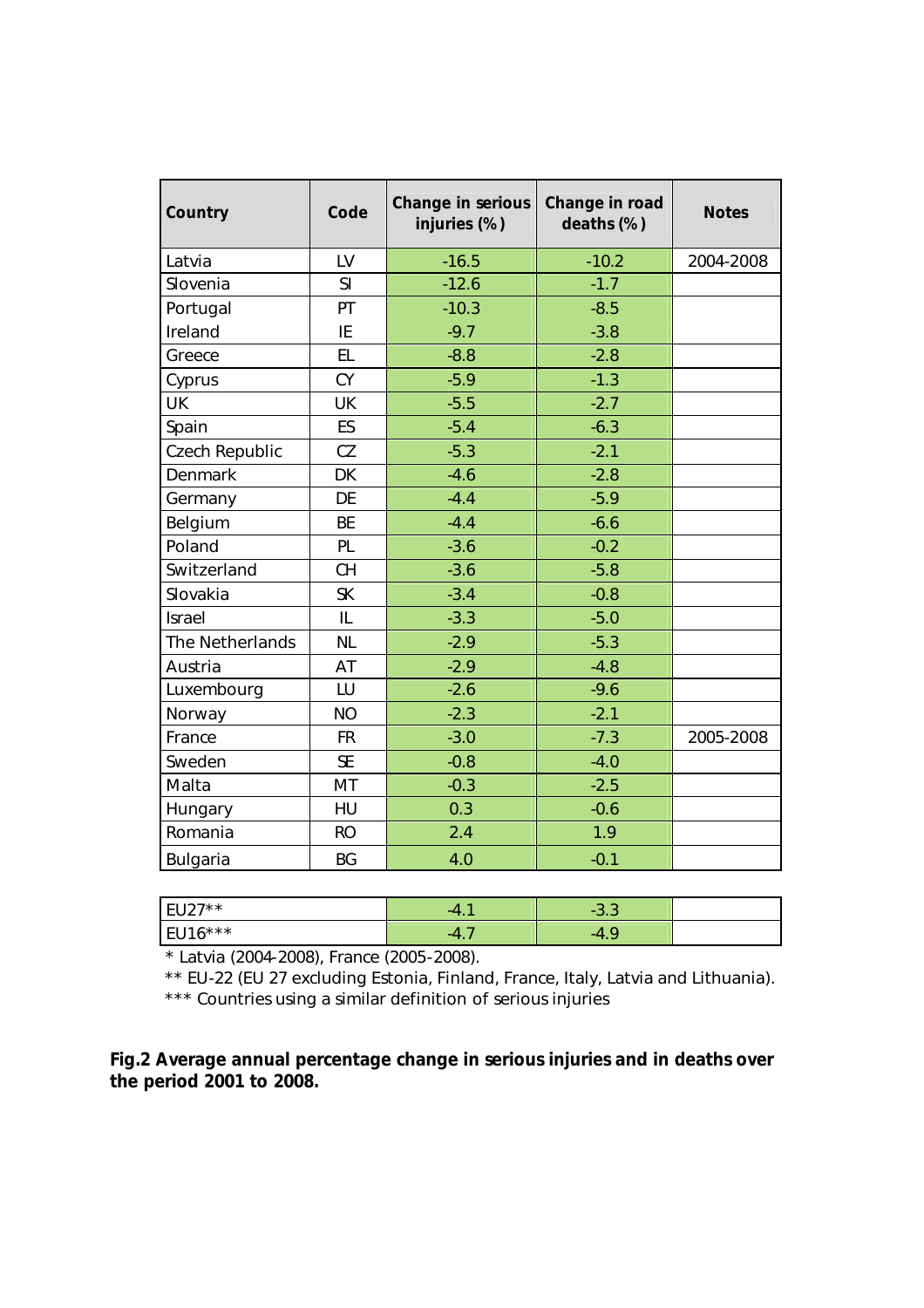| Country         | Code           | Annual average<br>percentage<br>reduction in road<br>deaths in % | Annual average<br>percentage<br>reduction in serious<br>injuries in % | Difference | <b>Notes</b> |
|-----------------|----------------|------------------------------------------------------------------|-----------------------------------------------------------------------|------------|--------------|
| Slovenia        | S <sub>l</sub> | 1.7                                                              | 12.6                                                                  | 10.9       |              |
| Latvia          | LV             | 10.2                                                             | 16.5                                                                  | 6.4        | 2004-2008    |
| Ireland         | IE             | 3.8                                                              | 9.7                                                                   | 6.0        |              |
| Greece          | EL             | 2.8                                                              | 8.8                                                                   | 6.0        |              |
| Cyprus          | CY             | 1.3<br>5.9                                                       |                                                                       | 4.6        |              |
| Poland          | PL             | 0.2<br>3.6                                                       |                                                                       | 3.5        |              |
| Czech Republic  | CZ             | 2.1                                                              | 5.3                                                                   | 3.2        |              |
| <b>UK</b>       | UK             | 2.7                                                              | 5.5                                                                   | 2.8        |              |
| Slovakia        | <b>SK</b>      | 0.8                                                              | 3.4                                                                   | 2.5        |              |
| Denmark         | DK             | 2.8                                                              | 4.6                                                                   | 1.8        |              |
| Portugal        | PT             | 8.5                                                              | 10.3                                                                  | 1.8        |              |
| Norway          | NO             | 2.1                                                              | 2.3                                                                   | 0.2        |              |
| Romania         | <b>RO</b>      | $-1.9$                                                           | $-2.4$                                                                | $-0.5$     |              |
| Hungary         | HU             | 0.6                                                              | $-0.3$                                                                | $-0.8$     |              |
| Spain           | ES             | 6.3                                                              | 5.4                                                                   | $-0.9$     |              |
| Germany         | DE             | 5.9                                                              | 4.4                                                                   | $-1.5$     |              |
| Israel          | IL             | 5.0                                                              | 3.3                                                                   | $-1.7$     |              |
| Austria         | AT             | 4.8                                                              | 2.9                                                                   | $-1.9$     |              |
| Malta           | MT             | 2.5                                                              | 0.3                                                                   | $-2.1$     |              |
| Belgium         | <b>BE</b>      | 6.6                                                              | 4.4                                                                   | $-2.2$     |              |
| Switzerland     | CH             | 5.8                                                              | 3.6                                                                   | $-2.2$     |              |
| The Netherlands | <b>NL</b>      | 5.3                                                              | 2.9                                                                   | $-2.4$     |              |
| Sweden          | <b>SE</b>      | 4.0                                                              | 1.0                                                                   | $-3.0$     |              |
| Bulgaria        | BG             | 0.1                                                              | $-4.0$                                                                | $-4.1$     |              |
| France          | FR             | 7.3                                                              | 3.0                                                                   | $-4.3$     | 2005-2008    |
| Luxembourg      | LU             | 9.6                                                              | 2.6                                                                   | $-7.0$     |              |
|                 |                |                                                                  |                                                                       |            |              |
| EU27*           |                | 3.7                                                              | 4.2                                                                   | $-0.4$     |              |

\* EU27 excluding Estonia, Finland, France, Italy, Latvia and Lithuania.

**Fig.3 Amount by which the annual average percentage reduction in serious injuries since 2001 exceeds the average annual percentage reduction in road deaths since 2001.**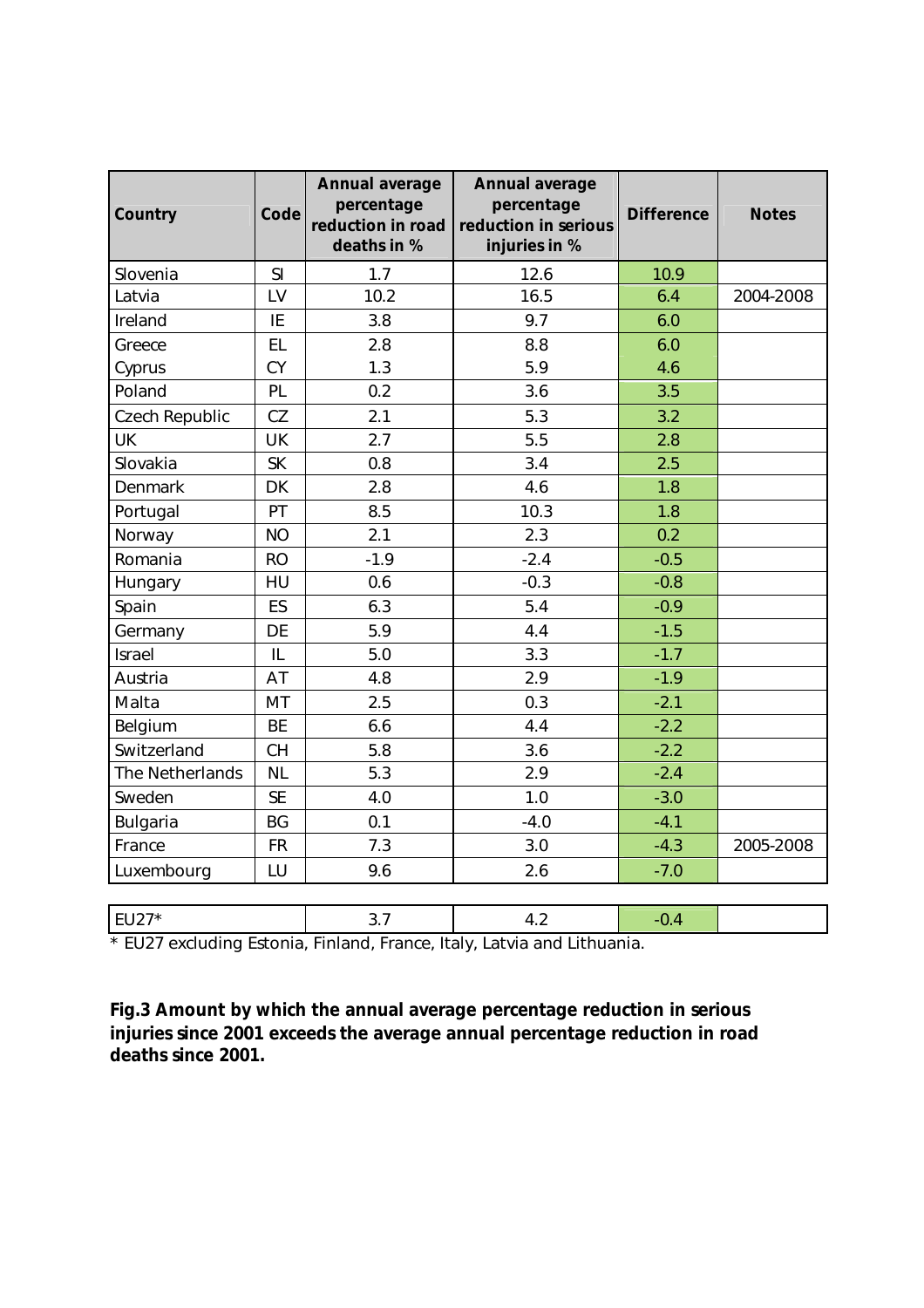| Country                     | Code      | Serious injuries (SI) |         |         |        | Road deaths (K) |        |                | SI per K |                | SI per K       |
|-----------------------------|-----------|-----------------------|---------|---------|--------|-----------------|--------|----------------|----------|----------------|----------------|
|                             |           | 2006                  | 2007    | 2008    | 2006   | 2007            | 2008   | 2006           | 2007     | 2008           | 2006-2008      |
| Sweden <sup>*</sup>         | <b>SE</b> | 9,496                 | 9,509   | 9,276   | 445    | 471             | 397    | 21             | 21       | 21             | 22             |
| Germany                     | DE        | 74,502                | 75,443  | 70,644  | 5,091  | 4,949           | 4,477  | 15             | 15       | 16             | 15             |
| Switzerland                 | <b>CH</b> | 5,066                 | 5,235   | 4,780   | 370    | 384             | 357    | 14             | 14       | 13             | 14             |
| The Netherlands             | <b>NL</b> | 9,051                 | 9,683   | 9,310   | 811    | 791             | 750    | 11             | 12       | 12             | 12             |
| UK                          | UK        | 28,673                | 28,871  | 26,034  | 3,300  | 3,056           | 2,718  | 9              | 9        | 10             | 9              |
| Sweden                      | <b>SE</b> | 3,959                 | 3,824   | 3,657   | 445    | 471             | 397    | 9              | 8        | 9              | 9              |
| France                      | <b>FR</b> | 40,662                | 38,615  | 34,965  | 4,703  | 4,620           | 4,275  | 9              | 8        | 8              | 8              |
| Cyprus                      | <b>CY</b> | 730                   | 717     | 661     | 86     | 89              | 82     | 9              | 8        | 8              | $\,8\,$        |
| Denmark                     | <b>DK</b> | 2,911                 | 3,138   | 2,831   | 306    | 406             | 406    | 10             | 8        | $\overline{7}$ | 8              |
| Luxembourg                  | LU        | 259                   | 259     | 350     | 36     | 43              | 35     | $\overline{7}$ | 6        | 10             | 8              |
| Belgium                     | <b>BE</b> | 7,027                 | 7,051   | 7,051   | 1,069  | 1,067           | 922    | 7              | 7        |                | 7              |
| Israel                      | IL        | 2,305                 | 2,095   | 2,063   | 405    | 382             | 412    | 6              | 5.5      | 5              | 5              |
| Spain                       | ES        | 21,382                | 19,295  | 16,488  | 4,104  | 3,823           | 3,100  | 5              | 5        | 5              | 5              |
| Czech Republic              | CZ        | 3,883                 | 3,861   | 3,725   | 1,063  | 1,222           | 1,076  | $\overline{4}$ | 3        | $\overline{4}$ | 3              |
| Slovakia                    | SK        | 2,032                 | 2,036   | 1,806   | 579    | 627             | 558    | 3.5            | 3        | 3              | 3              |
| Portugal                    | PT        | 3,483                 | 3,116   | 2,606   | 969    | 974             | 885    | $\overline{4}$ | 3        | 3              | 3              |
| Ireland                     | IE        | 907                   | 860     | 640     | 365    | 338             | 280    | 2.5            | 2.5      | $\overline{2}$ | $\overline{2}$ |
| Latvia                      | LV        | 630                   | 638     | 791     | 407    | 419             | 316    | 1.5            | 1.5      | 2.5            | $\overline{2}$ |
| Greece                      | EL        | 2,021                 | 1,839   | 1,836   | 1,657  | 1,612           | 1,593  | 1              | 1        | 1              |                |
|                             |           |                       |         |         |        |                 |        |                |          |                |                |
| 24h definition<br>countries | EU        | 215,020               | 212,261 | 195,857 | 25,766 | 25,273          | 22,639 | 8              | 8        | 9              | 9              |

**Fig. 4: Number of seriously injured recorded in national statistics per road deaths. (average of the years 2006-2008), for countries using similar definitions of serious injuries only.**

\*Hospital data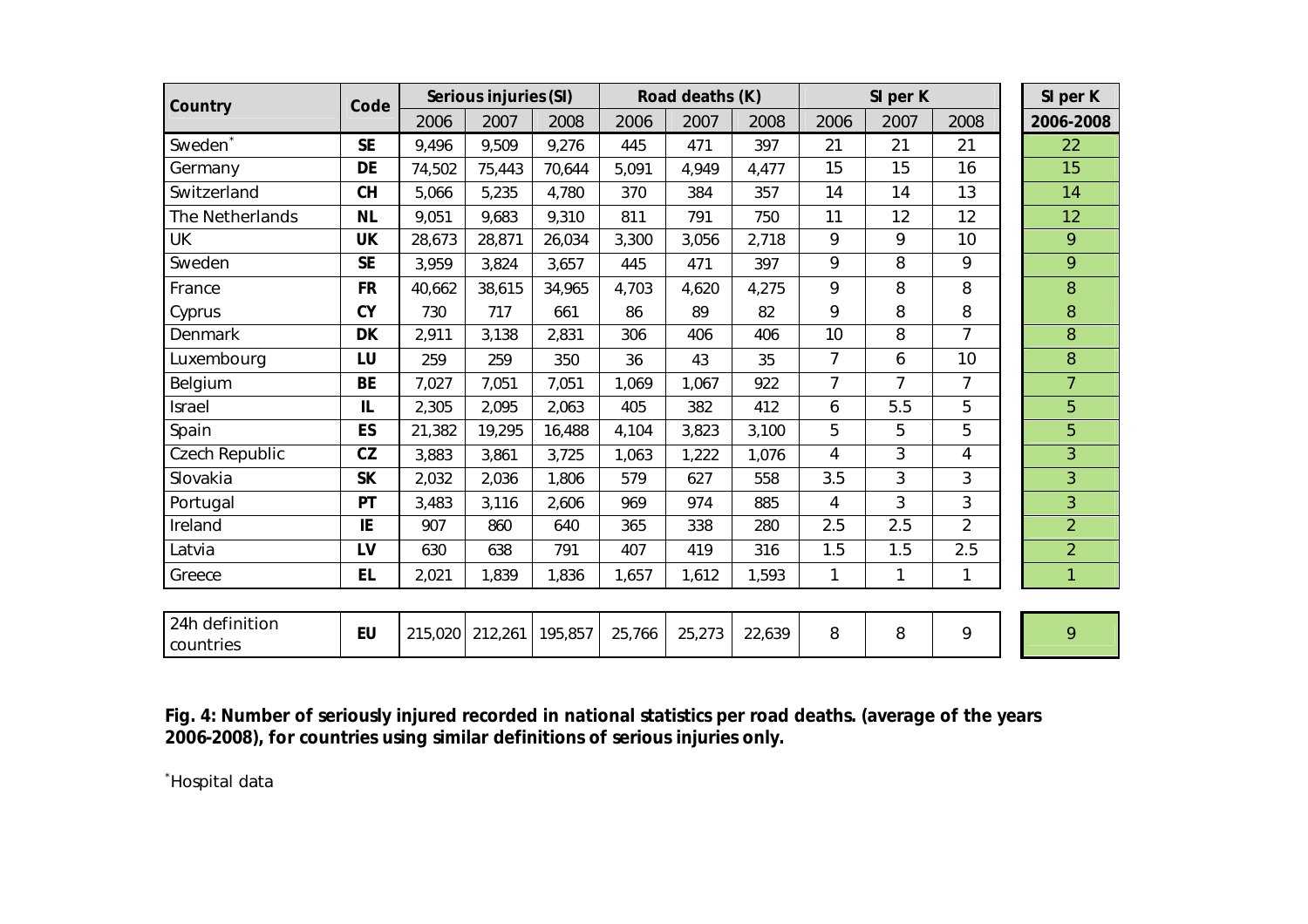| Country     | Code                   | Serious Injuries (SI) |         |         |       | Road deaths (D) |       |        | Population in millions (P) |        | D per P         | SI per P  |
|-------------|------------------------|-----------------------|---------|---------|-------|-----------------|-------|--------|----------------------------|--------|-----------------|-----------|
|             |                        | 2006                  | 2007    | 2008    | 2006  | 2007            | 2008  | 2006   | 2007                       | 2008   | 2006-2008       | 2006-2008 |
| Lithuania   | $LT**$                 | N/A                   | N/A     | N/A     | 760   | 739             | 498   | 3,403  | 3,385                      | 3,366  | 197             | N/A       |
| Latvia      | $LV^*$                 | 630                   | 638     | 791     | 407   | 419             | 316   | 2,295  | 2,281                      | 2,271  | 167             | 300       |
| Greece      | $EL*$                  | 2,021                 | 1,839   | 1,836   | 1,657 | 1,612           | 1593  | 11,125 | 11,172                     | 11,214 | 145             | 170       |
| Poland      | PL                     | 14,659                | 16,053  | 16,042  | 5,243 | 5,583           | 5.437 | 38,157 | 38,125                     | 38,116 | 142             | 408       |
| Bulgaria    | <b>BG</b>              | 10,215                | 9,827   | 9,827   | 1,043 | 1,006           | 1.061 | 7,719  | 7,679                      | 7,640  | 135             | ,296      |
| Estonia     | EE**                   | N/A                   | N/A     | N/A     | 204   | 196             | 132   | 1,345  | 1,342                      | 1,341  | 132             | N/A       |
| Romania     | <b>RO</b>              | 5,766                 | 7,071   | 9,380   | 2,573 | 2,794           | 3.063 | 21,610 | 21,565                     | 21,529 | 130             | 343       |
| Slovenia    | SI                     | 1,259                 | 1,295   | 1,100   | 262   | 293             | 214   | 2,003  | 2,010                      | 2,026  | 127             | 605       |
| Hungary     | HU                     | 8,431                 | 8,155   | 7,227   | 1,303 | 1,232           | 996   | 10,077 | 10,066                     | 10,045 | 117             | 789       |
| Cyprus      | $CY^*$                 | 730                   | 717     | 661     | 86    | 89              | 82    | 766    | 779                        | 789    | 110             | 903       |
| Slovakia    | $SK*$                  | 2,032                 | 2,036   | 1,806   | 579   | 627             | 558   | 5,389  | 5,394                      | 5,401  | 109             | 363       |
| Czech Rep.  | $CZ^*$                 | 3,883                 | 3,861   | 3,725   | 1,063 | 1,222           | 1.076 | 10,251 | 10,287                     | 10,381 | 109             | 371       |
| Belgium     | $BE*$                  | 7,027                 | 7,051   | 7,051   | 1,069 | 1,067           | 922   | 10,511 | 10,585                     | 10,667 | 96              | 655       |
| Portugal    | $PT^*$                 | 3,483                 | 3,116   | 2,606   | 969   | 974             | 885   | 10,570 | 10,599                     | 10,618 | 89              | 290       |
| Italy       | $\mathsf{I}\mathsf{T}$ | 119,864               | 117,306 | 111,250 | 5,669 | 5,131           | 4.703 | 58,752 | 59,131                     | 5,9619 | 87              | 1,963     |
| Austria     | A <sub>T</sub>         | 6,774                 | 7,147   | 6,783   | 730   | 691             | 679   | 8,266  | 8,299                      | 8,332  | 84              | 831       |
| Spain       | ES*                    | 21,382                | 19,295  | 16,488  | 4,104 | 3,823           | 3.100 | 43,758 | 44,475                     | 45,283 | 83              | 428       |
| Luxembourg  | LU                     | 259                   | 259     | 350     | 36    | 43              | 35    | 469    | 476                        | 484    | 80              | 607       |
| Ireland     | IE*                    | 907                   | 860     | 640     | 365   | 338             | 280   | 4,209  | 4,313                      | 4,401  | 76              | 186       |
| France      | FR*                    | 40,662                | 38,615  | 36,179  | 4,703 | 4,620           | 4.275 | 61,167 | 61,538                     | 61,876 | 74              | 618       |
| Denmark     | $DK*$                  | 2,911                 | 3,138   | 2,831   | 306   | 406             | 406   | 5,427  | 5,447                      | 5,476  | 68              | 543       |
| Finland     | $FI**$                 | N/A                   | N/A     | N/A     | 336   | 380             | 344   | 5,256  | 5,277                      | 5,300  | 67              | N/A       |
| Germany     | $DE*$                  | 74,502                | 75,443  | 70,644  | 5,091 | 4,949           | 4.477 | 82,438 | 82,315                     | 82,218 | 59              | 893       |
| Israel      | $  $ *                 | 2,305                 | 2,095   | 2,063   | 405   | 382             | 412   | 7,280  | 7,282                      | 7,290  | 55              | 295       |
| Norway      | <b>NO</b>              | 940                   | 879     | 867     | 243   | 233             | 255   | 4,640  | 4,681                      | 4,737  | $\overline{52}$ | 191       |
| UK          | UK*                    | 28,673                | 28,871  | 26,034  | 3,300 | 3,056           | 2,718 | 60,426 | 60,817                     | 61,186 | 50              | 458       |
| Switzerland | CH*                    | 5,066                 | 5,235   | 4,780   | 370   | 384             | 357   | 7,459  | 7,509                      | 7,593  | 49              | 668       |
| Sweden      | $SE*$                  | 9,496                 | 9,509   | 9,276   | 445   | 471             | 397   | 9,048  | 9,113                      | 9,183  | 48              | 1,034     |
| Netherlands | $NL*$                  | 9,051                 | 9,683   | 9,310   | 811   | 791             | 750   | 16,334 | 16,358                     | 16,405 | 48              | 571       |
| Malta       | MT                     | 277                   | 246     | 248     | 11    | 14              | 15    | 405    | 408                        | 410    | 33              | 630       |

\* Countries using definition of one day in hospital for serious injuries.

\*\* Estonia, Finland, Lithuania or Italy do not collect number of serious injuries, only total injuries. Panellist for Italy estimated that the number of serious injuries represented about 35% of total injuries.

 **Fig. 5 Killed and seriously injured per million population (average for the years 2006-2008).**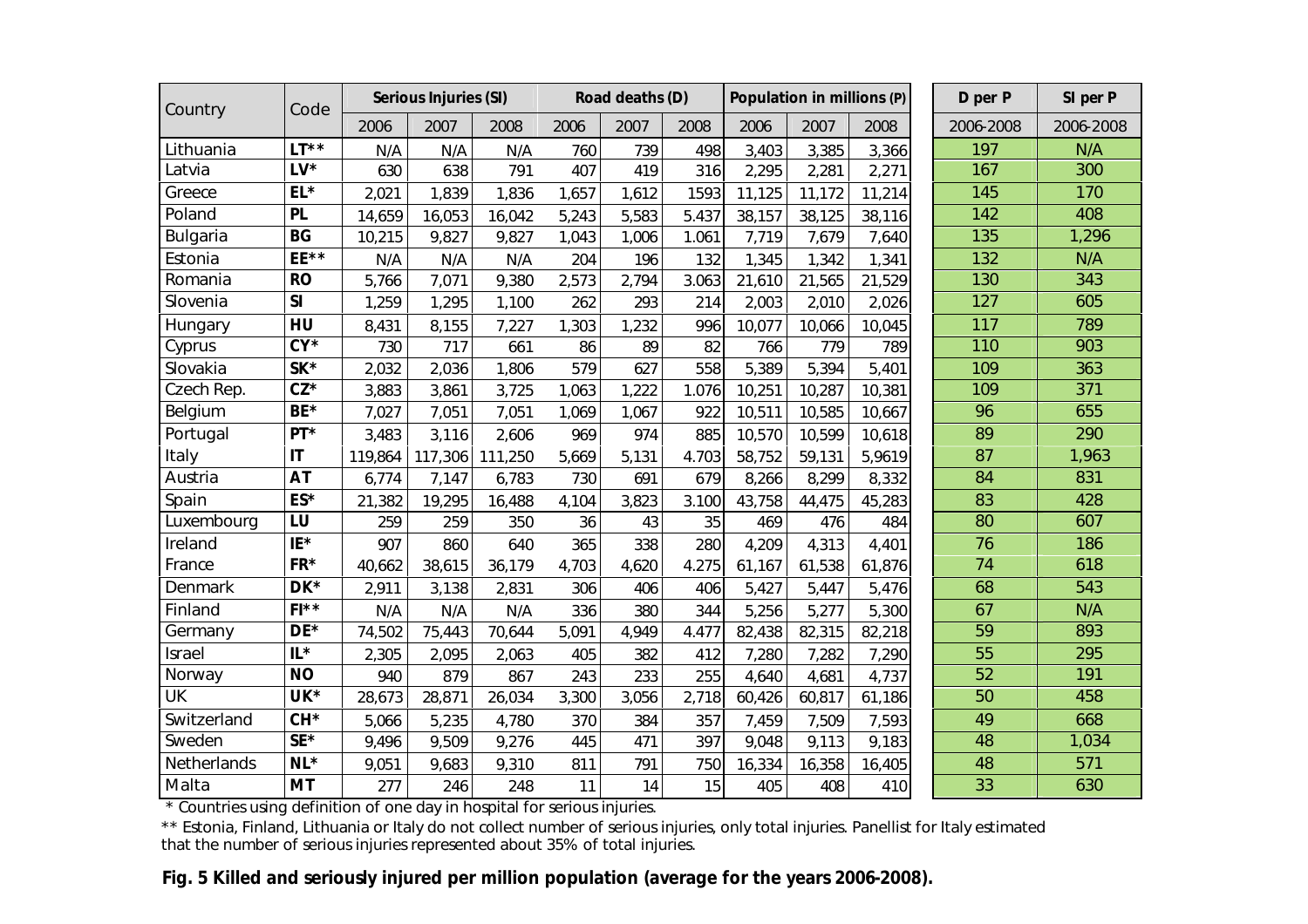| Country         | Code           | 2001    | 2002    | 2003    | 2004    | 2005    | 2006    | 2007    | 2008      | Average<br>annual %<br>change |
|-----------------|----------------|---------|---------|---------|---------|---------|---------|---------|-----------|-------------------------------|
| Austria         | AT             | 8,207   | 8,043   | 7,984   | 7,591   | 6,922   | 6,774   | 7,147   | 6,783     | $-2.9$                        |
| Belgium         | BE             | 8,949   | 8,230   | 7,978   | 6,850   | 7,270   | 7,027   | 7,051   | $7,051*$  | $-4.4$                        |
| Bulgaria        | BG             | 7,990   | 8,099   | 8,488   | 9,308   | 10,112  | 10,215  | 9,827   | $9,827*$  | 4.0                           |
| Cyprus          | CY             | 1,015   | 945     | 900     | 960     | 741     | 730     | 708     | 661       | $-5.9$                        |
| Czech Republic  | CZ             | 5,378   | 5,375   | 5,125   | 4,711   | 4,237   | 3,883   | 3,861   | 3,725     | $-5.3$                        |
| Denmark         | DK             | 3,946   | 4,088   | 3,868   | 3,561   | 3,072   | 2,911   | 3,138   | 2,831     | $-4.6$                        |
| Estonia         | EE             |         | n/a     | n/a     | n/a     | n/a     | n/a     | n/a     | n/a       | N/A                           |
| Finland         | F <sub>1</sub> |         | n/a     | n/a     | n/a     | n/a     | n/a     | n/a     | n/a       | N/A                           |
| France          | FR             | 26,192  | 24,091  | 19,207  | 17,435  | 39,811  | 40,662  | 38,615  | 34,965    | $-3.0***$                     |
| Germany         | DE             | 95,040  | 88,382  | 85,577  | 80,801  | 76,952  | 74,502  | 75,443  | 70,644    | $-4.4$                        |
| Greece          | EL             | 3,238   | 2,608   | 2,348   | 2,395   | 2,270   | 2,021   | 1,839   | 1,839*    | $-8.8$                        |
| Hungary         | HU             | 7,920   | 8,360   | 8,299   | 8,523   | 8,320   | 8,431   | 8,155   | 7,227     | 0.3                           |
| Ireland         | IE             | 1,417   | 1,150   | 1,009   | 900     | 1,021   | 907     | 860     | $640***$  | $-9.7$                        |
| Israel          | L              | 2,644   | 2,419   | 2,416   | 2,455   | 2,363   | 2,305   | 2,095   | 2,063     | $-3.3$                        |
| Italy           | $\overline{1}$ | n/a     | n/a     | n/a     | n/a     | n/a     | n/a     | n/a     | n/a       | $-2.5$                        |
| Latvia          | LV             | n/a     | n/a     | n/a     | 1,222   | 810     | 630     | 638     | 791       | $-16.5$                       |
| Lithuania       | LT             | n/a     | n/a     | n/a     | n/a     | n/a     | n/a     | n/a     | n/a       | N/A                           |
| Luxembourg      | LU             | 328     | 349     | 315     | 238     | 284     | 259     | 259     | 350       | $-2.6$                        |
| Malta           | MT             | 262     | 314     | 247     | 264     | 257     | 277     | 246     | 248       | $-0.3$                        |
| The Netherlands | N <sub>L</sub> | 11,028  | 11,018  | 10,596  | 9,487   | 9,401   | 9,051   | 9,683   | 9,310     | $-2.9$                        |
| Norway          | NO             | 1,043   | 1,151   | 994     | 980     | 977     | 940     | 879     | 867       | $-2,3$                        |
| Poland          | PL             | 19,311  | 18,831  | 17,251  | 17,403  | 15,790  | 14,659  | 16,053  | 16,042    | $-3.6$                        |
| Portugal        | PT             | 5,797   | 4,770   | 4,659   | 4,190   | 3,762   | 3,483   | 3,116   | 2,606     | $-10.3$                       |
| Romania         | RO             | 6,053   | 5,955   | 5,581   | 5,750   | 5,868   | 5,766   | 7,071   | 9,380     | 2.4                           |
| Slovakia        | <b>SK</b>      | 2,367   | 2,213   | 2,163   | 2,157   | 1,974   | 2,032   | 2,036   | 1,806     | $-3.4$                        |
| Slovenia        | S <sub>l</sub> | 2,481   | 1,561   | 1,399   | 1,398   | 1,292   | 1,259   | 1,295   | 1,100     | $-12.6$                       |
| Spain           | ES             | 26,566  | 26,156  | 26,305  | 21,805  | 21,859  | 21,382  | 19,295  | 16,488    | $-5.4$                        |
| Sweden          | <b>SE</b>      | 10,269  | 10,594  | 10,754  | 10,258  | 10,385  | 9,496   | 9,509   | 9,276     | $-1.0$                        |
| Switzerland     | CH             | 6,194   | 5,931   | 5,862   | 5,528   | 5,059   | 5,066   | 5,235   | 4,780     | $-3.6$                        |
| UK              | UK             | 38,792  | 37,502  | 34,995  | 32,313  | 30,027  | 28,673  | 28,871  | 26,034 ** | $-5.5$                        |
| EU27 (1)        | <b>EU27</b>    | 260,301 | 248,588 | 240,260 | 225,113 | 215,948 | 207,972 | 208,392 | 194,488   | $-4.1$                        |
| EU14 24h. DEF   | <b>EU14</b>    | 214,835 | 203,380 | 196,592 | 180,626 | 173,255 | 166,357 | 165,669 | 153,261   | $-4.7$                        |

\* 2007 figure used for 2007 and 2008, \*\* 2008 figure refers to GB only, \*\*\* from 2005: hospitalised for at least 24 hours, period 2005-2008 considered, \*\*\*\* provisional data, (1) Excluding FI, FR, IT, EE, LV, LT

**Tab.1: Serious injuries - Annual average change in serious injuries since 2001**